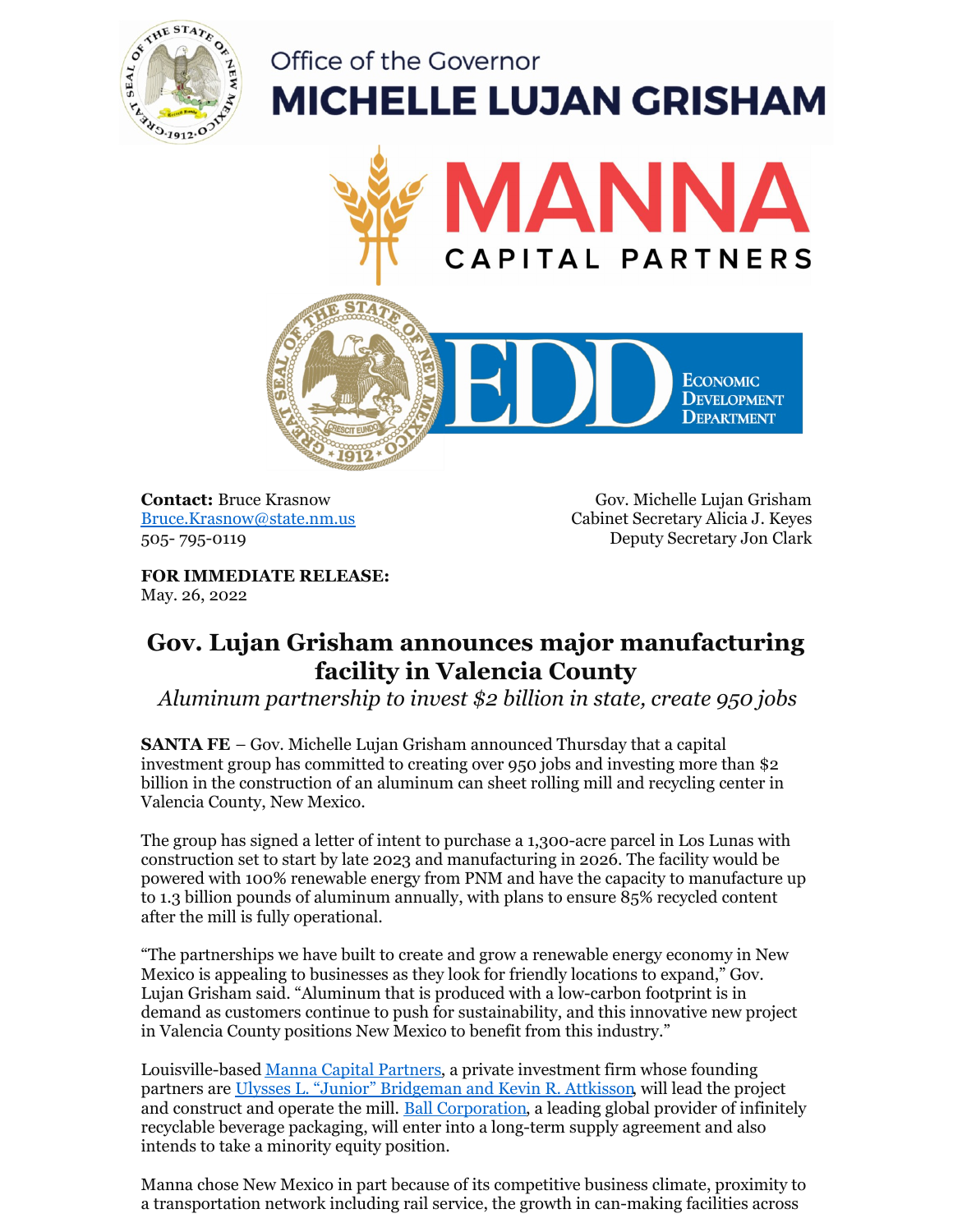the Southwestern United States, and Gov. Lujan Grisham's commitment to sustainable energy. The governor has specifically targeted sustainable manufacturing for additional state investment in order to diversify New Mexico's economy and create higher-paying jobs.

The State of New Mexico is pledging \$5 million from its Local Economic Development Act (LEDA) job-creation fund to support the project with assistance paid out as the manufacturer reaches economic development benchmarks, to be determined in a Project Participation Agreement.

The jobs will pay an average of \$68,000 a year and the project is expected to have an economic impact of \$3.4 billion over 10 years.

"This state investment will not only bring new higher-paying jobs for New Mexicans, but it expands our manufacturing footprint with a sustainable, responsible products that will see increasing demand," Economic Development Cabinet Secretary Alicia J. Keyes said. "The Economic Development Department and our partners worked together for months to bring this project here. We competed against 10 other sites and now these jobs are coming to New Mexico. True collaborative efforts like this one result in great successes for our state."

The Albuquerque Regional Economic Alliance (AREA) received the initial inquiry from the firm, and subsequently played a critical role in the site selection process and provided key assistance to the investors.

"Since last August, when AREA was contacted by Manna Capital Partners and introduced to its project, AREA's Director of Business Development Grant Taylor has worked as a central point to collect data, make partner connections, and turn over every stone that helped the company to make its decision to locate in the region," Danielle Casey, president & CEO of AREA, said. "Manna's team has demonstrated that it will be a tremendous corporate citizen in the state and an employer of choice in the region. From Gov. Lujan Grisham to Mayor Griego and numerous economic development partners in between, we're grateful to everyone's investment and ongoing stewardship to ensure this project's success."

The global demand for aluminum cans is expected to see strong growth over the next decade. From wine to hard seltzer and flavored water to energy drinks, canned beverages are growing and preferred by consumers. The facility plans to be one of the greenest, most efficient, and highest quality providers of aluminum can sheet in the United States.

"There is increasing demand for recycled aluminum packaging from beverage makers driven by a push for sustainability. New Mexico has given us the opportunity to respond with what we expect to be the newest state-of-the-art aluminum rolling mill in North America. This project will positively impact people's lives and is a win-win for everybody," Junior Bridgeman, managing partner of Manna Capital Partners, said.

The Village of Los Lunas is also assisting the manufacturer with the issuance of Industrial Revenue Bonds and will act as the fiscal agent. The project may also qualify for a percentage of the GRT it spends on construction to be rebated, under a 2021 law signed by Gov. Lujan Grisham that allows for a portion of construction-related gross receipts tax to be rebated back to companies for large, significant, job-creating projects.

"Manna Capital Partners planned investment in the Village of Los Lunas is a tremendous win for our community as we continue to work each day to retain and attract businesses and employees. It sends a strong message that our community is growing, thriving, and an attractive place for companies to locate and succeed," Los Lunas Mayor Charles Griego said. "This is a great day for the Village of Los Lunas, Valencia County, the Greater Albuquerque metro, and the state of New Mexico. The jobs and the investment will reverberate for years and generations to come. The Economic Development Department and AREA played a significant role in making the overall process seamless and deserve a special thank you for their continued support."

The assistance is pending formal review and approvals from the governing bodies of Valencia County and the Village of Los Lunas.